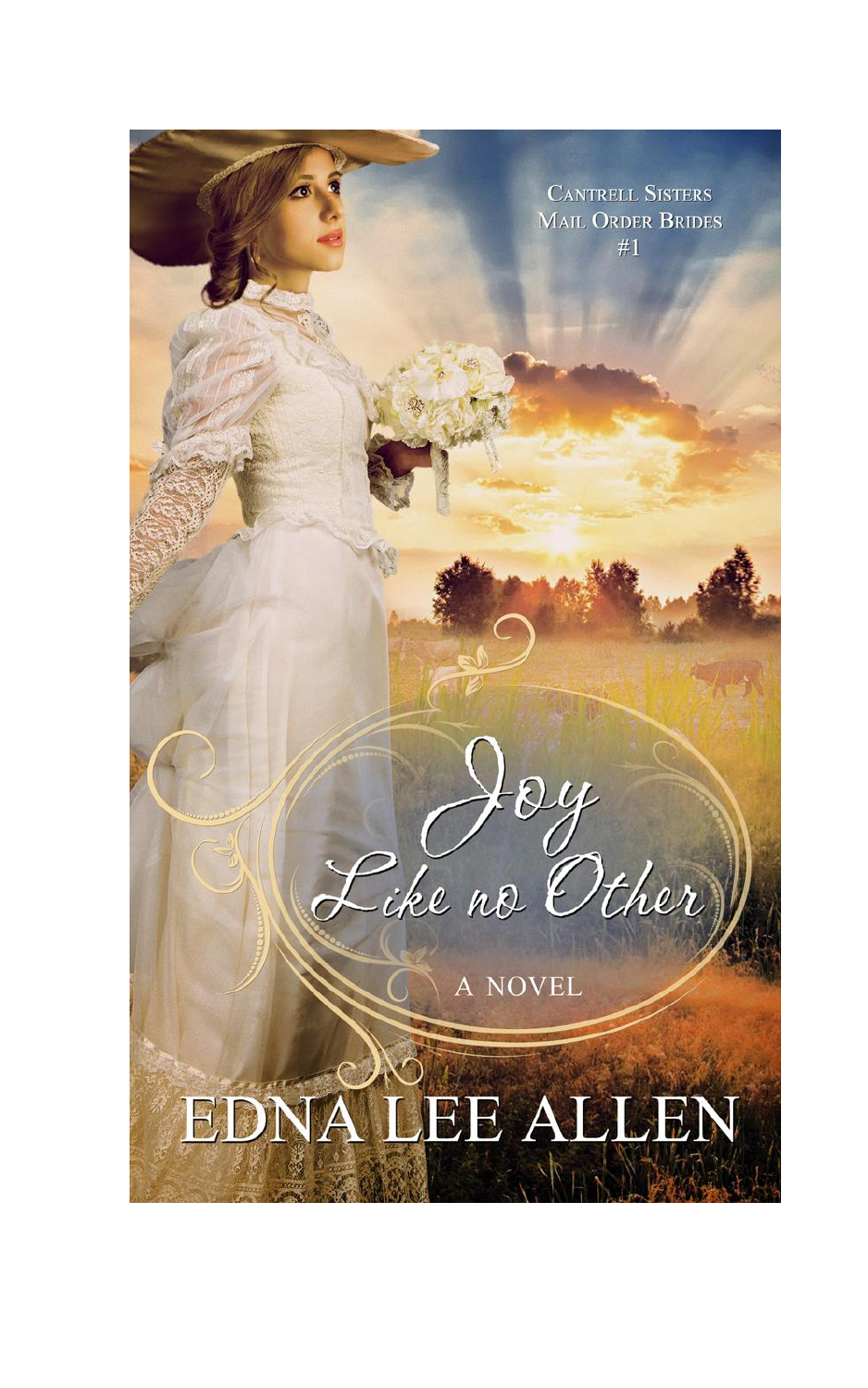# Joy Like No **Other**

### Edna Lee Allen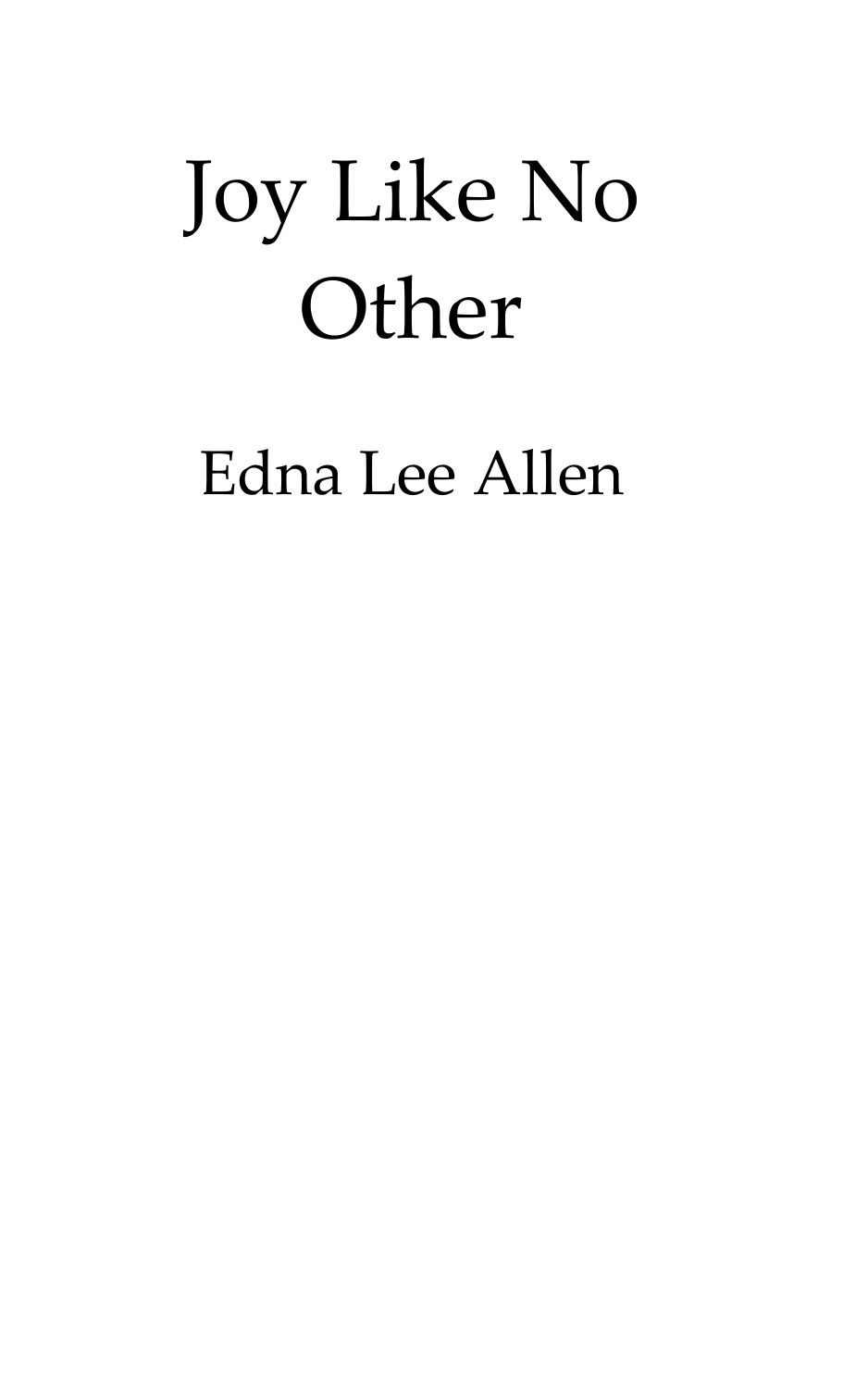This is a work of fiction. Names, characters, places, and incidents either are the product of the author's imagination or are used fictitiously, and any resemblance to actual persons living or dead, business establishments, events, or locales, is entirely coincidental.

#### **JOY LIKE NO OTHER COPYRIGHT 2019 by EDNA LEE ALLEN**

All rights reserved. No part of this book may be used or reproduced in any manner whatsoever without written permission of the author or Pelican Ventures, LLC except in the case of brief quotations embodied in critical articles or reviews.

eBook editions are licensed for your personal enjoyment only. eBooks may not be re-sold, copied or given away to other people. If you would like to share an eBook edition, please purchase an additional copy for each person you share it with.

Contact Information: titleadmin@pelicanbookgroup.com

Scripture quotations, unless otherwise indicated are taken from the King James translation, public domain.

Cover Art by *Nicola Martinez*

Harbourlight Books, a division of Pelican Ventures, LLC [www.pelicanbookgroup.com](http://www.pelicanbookgroup.com/) PO Box 1738 \*Aztec, NM \* 87410

Harbourlight Books sail and mast logo is a trademark of Pelican Ventures, LLC

Publishing History First Harbourlight Edition, 2019 Electronic Edition ISBN 978-1-5223-0223-0 **Published in the United States of America**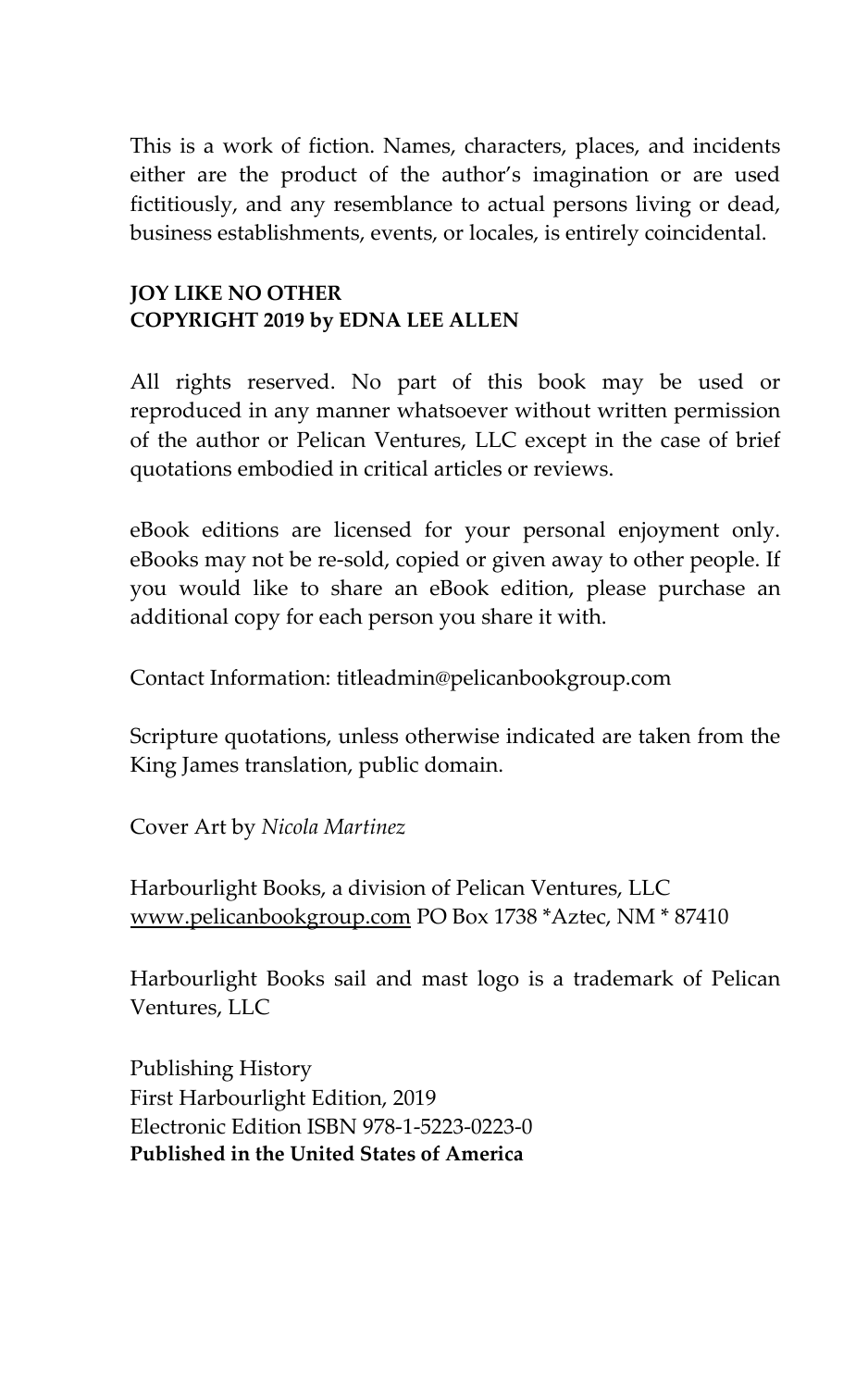### *Dedication*

#### To all of my teachers who inspired my passion for learning.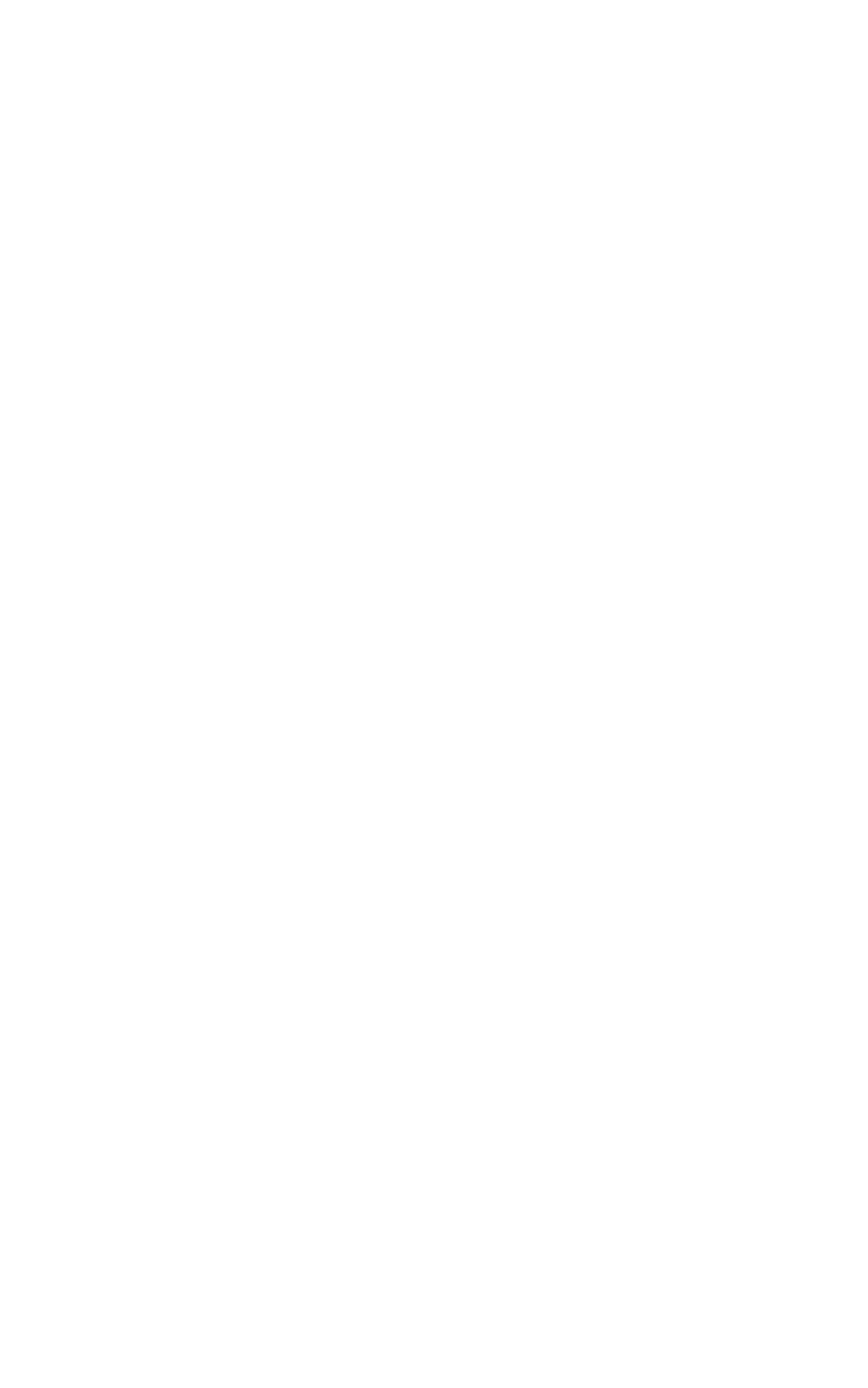#### *Cantrell Sisters Books*

*Joy Like No Other Mercy Like a River Grace Like a Whisper*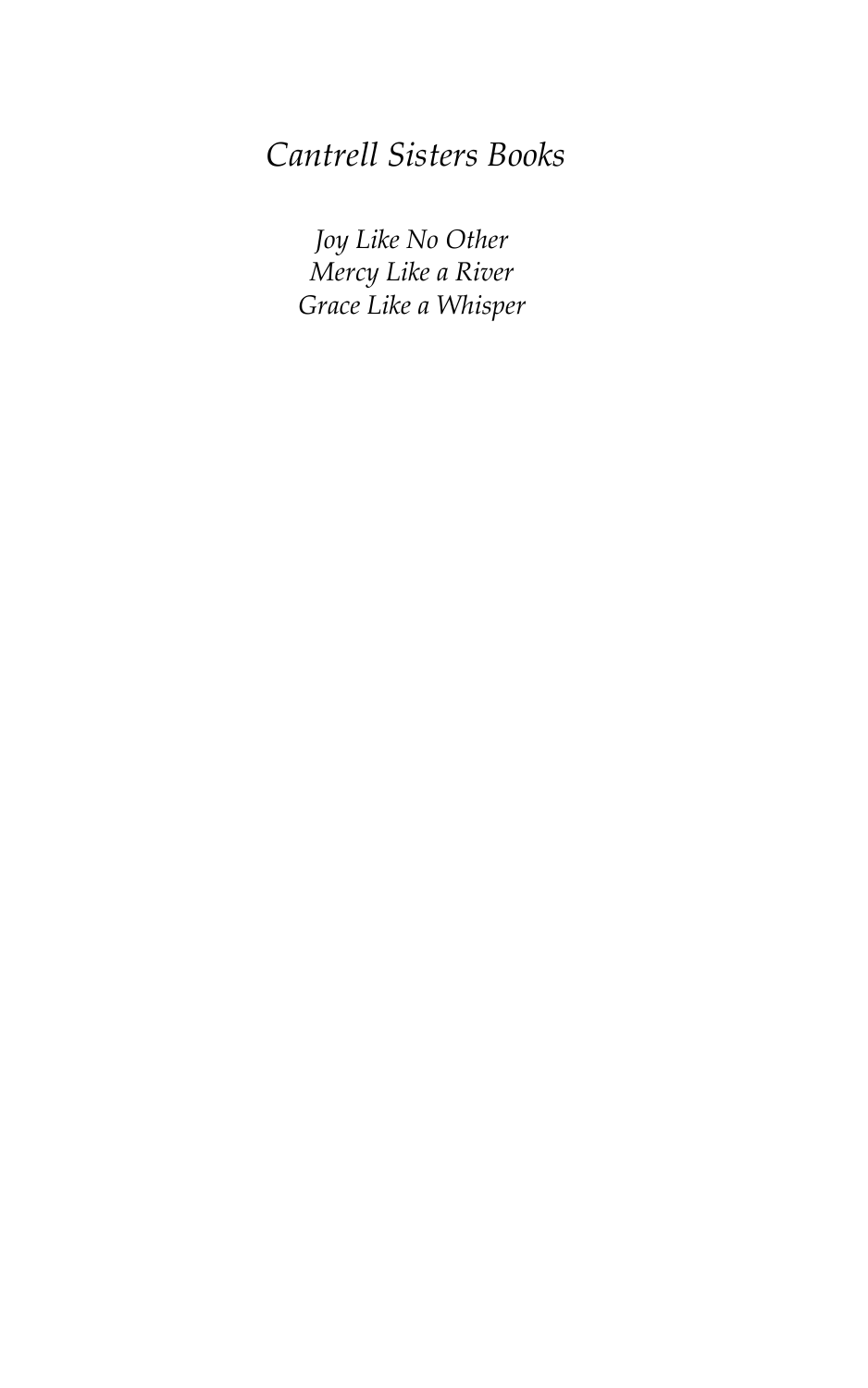## **1**

*April 1872* 

Joy struggled to wrench away from the man, whose arms encircled her like iron bars. Her body stiffened, and she gagged from the putrid stench of alcohol on his breath. Lewd words hissed in her ear. She mustered all of her strength and pushed against her stepfather's chest, but she couldn't untangle from his grasp.

His rough, filthy hand covered her mouth, stifling her scream. "You're not getting away this time!"

Joy didn't plead for him to stop. Begging always intensified his mean streak. Joy caught a glimpse of movement.

Her older sister, cast iron skillet held high, tiptoed behind Zebulon.

Joy jerked her head away just as Mercy slammed the pan down on the old man's head.

He fell to the floor.

Grace ran in from outside, carrying a basket of string beans.

'Come!' Mercy grabbed their hands.

The basket of beans tumbled to the ground.

The girls lifted their skirts and dashed across the yard from the shabby farmhouse to the barn, the sanctuary they escaped to from these drunken rages. They skittered up the ladder to the hayloft.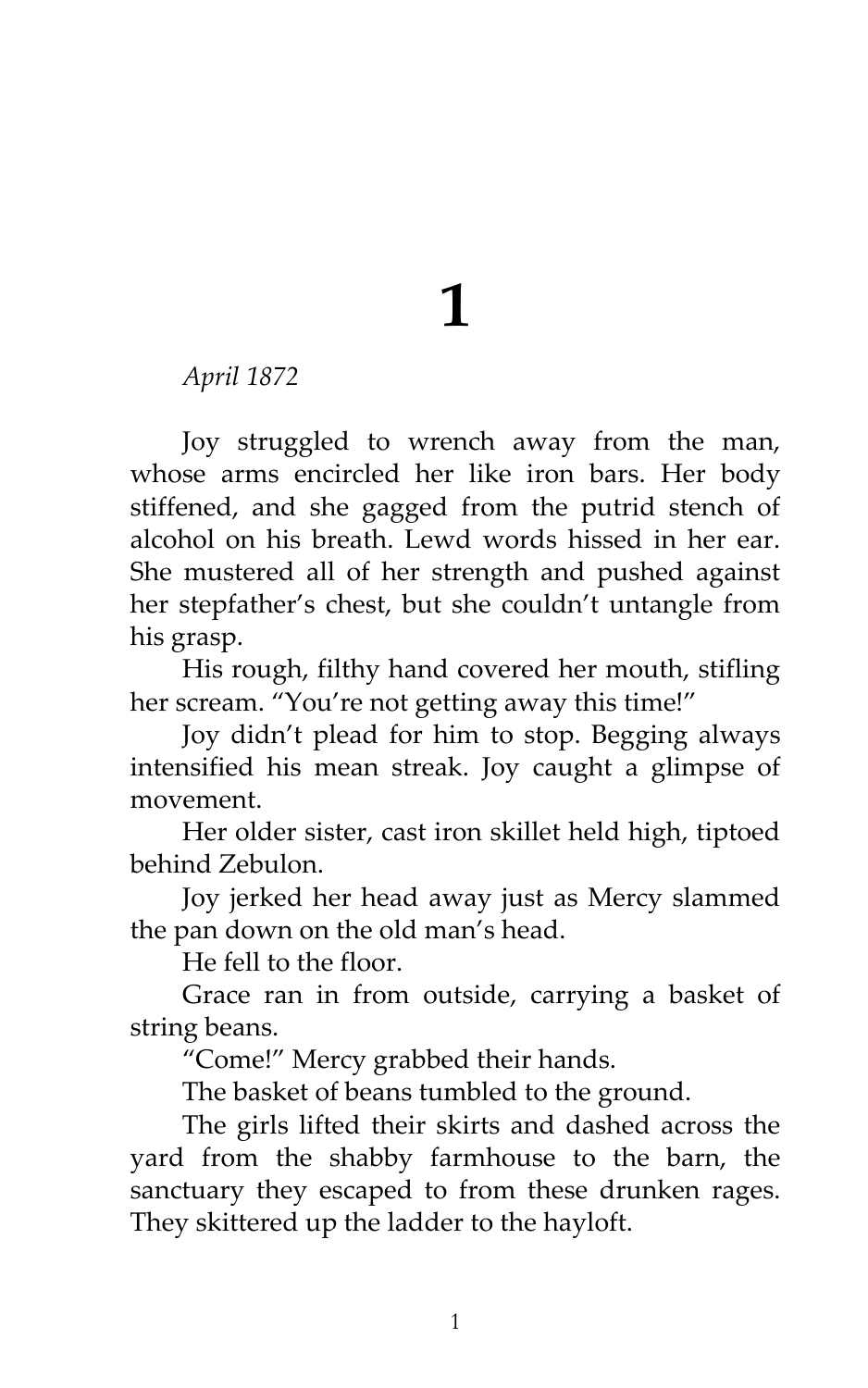Grace cried out as her foot slipped on a broken rung.

Joy grabbed her hand and pulled her up.

Mercy made it to the top and pulled the ladder up.

The three girls collapsed in the far corner of the hayloft.

Grace sobbed.

'Did he hurt you?' Mercy's face was set like stone.

Joy shook her head. She brushed a hand across her tear-stained cheek and breathed deep to stop the trembling. 'What will we do?'

'I wish I knew. Papa's only been dead a few months and Delma married that awful drunk.' Mercy paced across the boarded floor.

'Our lives are ruined.' Grace's voice was shaky.

'Zebulon's drinking is getting worse.' Mercy twisted a piece of hay. 'Did you hear that argument they had last night?'

'Of course. The way they carried on, you could have heard them in the next county. Delma accused him of stealing money from her purse to buy liquor," Grace's tone was barely above a whisper.

'It was bad enough when Mama died and Papa married Delma. She doesn't love us, and she works us like slaves.' Mercy was angry.

'Not that Papa didn't work hard, too.' Joy sniffed. 'It's probably what killed him. But we three girls can't run a farm and take care of the housework.'

'Mornings aren't so bad since Zebulon just sleeps. But you know how he is when he wakes up and starts drinking. And today, I could tell he would be worse than usual. The only thing that man is good for is making trouble." Grace's eyes filled with fresh tears.

'I don't think Delma knew what she was doing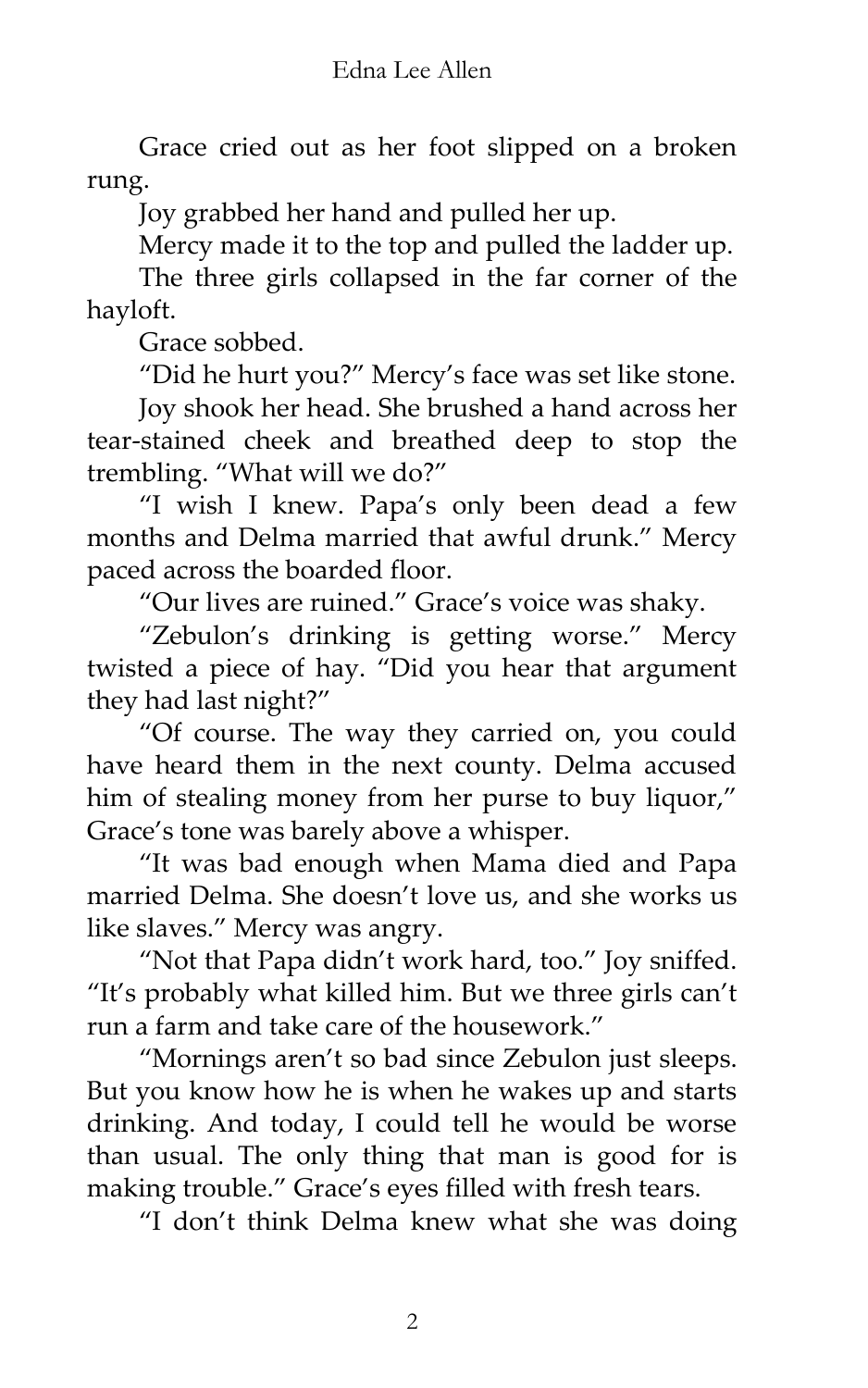when she married him. I really do believe she expected him to be a help.' Mercy kneeled down and put her arm around Grace.

'Did you hear what he said?' Grace's voice was hushed, as if speaking it aloud would make it happen. 'I heard him tell her they should sell the farm and move to Colorado"

'And he said they should leave us here. We would be without a home. What will happen then?' Joy's stomach tightened with fear.

'The land will be sold, and we can do nothing about it legally.' Worry spread across Mercy's face. 'We have no rights to it.'

'I thought it couldn't get worse.' Joy let her head fall back.

'Then we'll just have to leave.' Mercy stood, her voice firm. She stared through the loft window, resolution hardening her face. 'We have to go, and now is the time to do it. We've got our egg money, don't we?'

'That's not much.' Joy pulled a piece of hay from underneath her dress and flicked it over the edge. 'Where will we go?'

'It will have to be enough,' Mercy said. 'At least it's safely hidden.'

Their hiding place was a loose board in the wall behind the headboard of their bed. The only reason Delma hadn't found it is that she never came up the ladder to the loft bedroom the girls shared.

'The three of us can't get anywhere on that.' Joy searched her sister's face.

'I keep hearing Papa's words, 'Look to God, and He'll take care of your needs.' I think he said that because he knew he couldn't always be around to help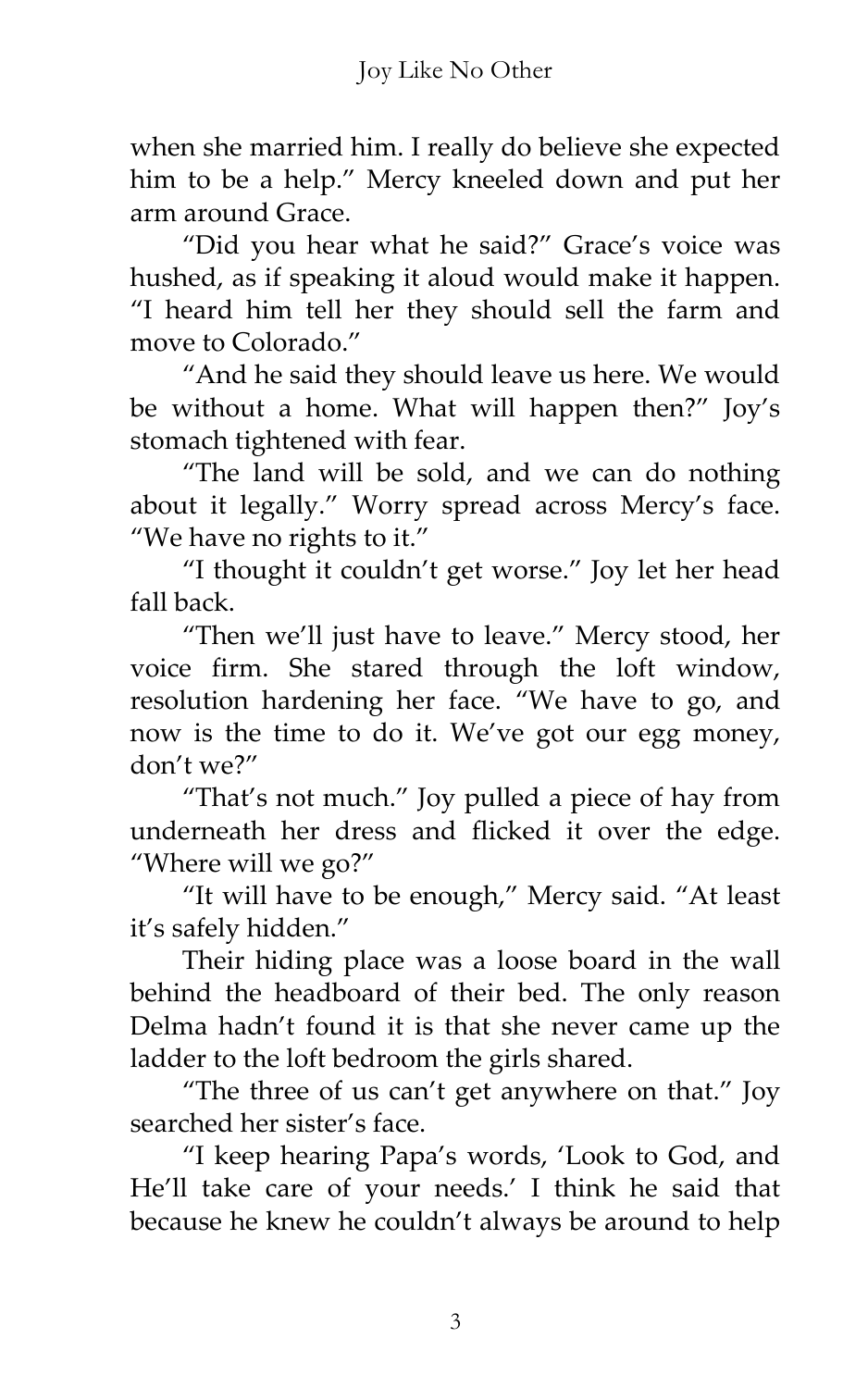us. But God will never leave us.'

'And what will we do to earn a living?'

'I've been praying,' Mercy said. 'I believe God is giving us a way out.'

'Whatever you're thinking, we'll stay together, right?' Grace's voice sounded small.

'Yes, I've planned it that way.'

'Zebulon scares me more and more every day, but this farm is all we know. None of us have ever lived any place else.' Joy raised a trembling hand.

'And Delma would probably find us and drag us by the hair all the way back home.'

'That's why we need to leave Kansas. We'll go far enough where they can't find us.' Mercy pushed back a wooden crate, lifted several newspapers, and spread them out in front of her sisters. 'I found these several weeks ago on the floor of the mercantile while we were delivering eggs. Someone had tossed them away.'

Grace picked up one of the papers and read the front page. 'The Matrimonial News?'

'It's published in Kansas City and sent to other states in the Midwest. I found several advertisements men have placed to find wives.'

Joy gasped. Had it really come to this? 'Mail-order brides?'

Grace's face contorted in utter shock. 'We can't marry someone we don't even know!'

Joy scanned the pages of advertisements from people soliciting a spouse. She read excerpts while the others listened in silence. 'Some of these men had wives die of cholera or rheumatic fever. This man's wife died in labor. Another has children who need tending. Others have never been married and want companionship.'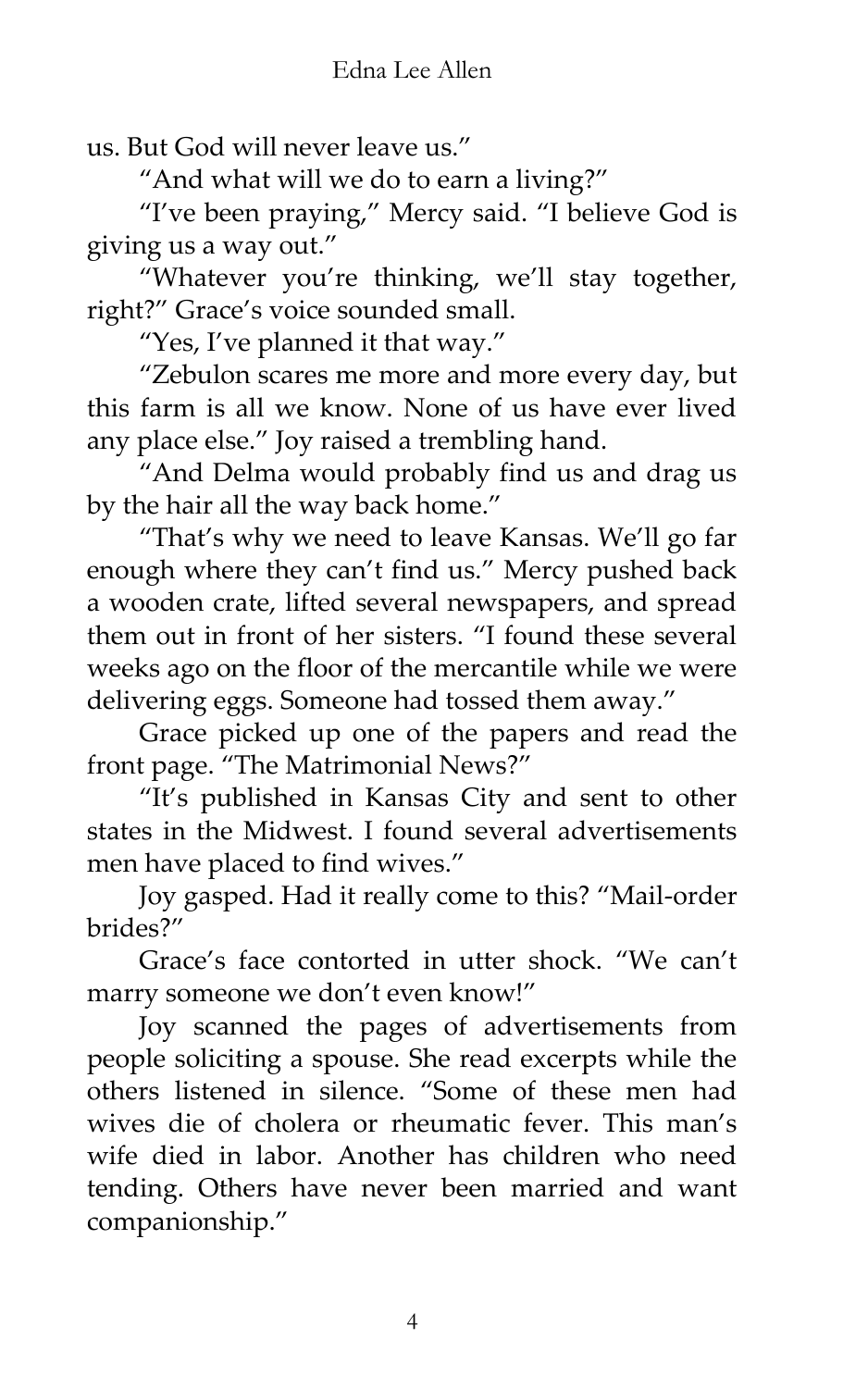'That's right.' Mercy said. 'Both women and men have written letters looking for a spouse. Some of them even sent a picture.'

Grace bit her lip. 'I'm not sure if this is a good idea. We could be split up and never see each other again.'

Mercy's eyes glistened. 'Not if we all go to the same place.' She unfolded a small piece of paper tucked in with the others. 'I also found this, and I thought of you.' She handed it to Grace.

Grace examined the newspaper clipping. Her face softened and her eyes grew brighter. "An advertisement for a schoolmistress.' She looked up. "But it's in Texas"

'And there are two men from the same area who placed advertisements in the Matrimonial News. There's a rancher who needs a bride for his son and a lawman who seeks a wife. Both live near Sheldon, Texas. I'm sorry that I only found two men from the same area. But Joy and I can marry the suitable men, and you can accept this job in the same town. I bet we'll all be within a day's ride of each other. It's just for one year while the schoolmaster takes care of a sick relative. If you aren't courting by the end of the school year, Joy or I will take you in.'

The loft grew quiet for a long time.

Joy's mind whirled with fear and doubt, and the tendons in her neck stiffened.

Grace's mouth was tight and red.

Joy put her arm around Grace hoping to soften her hands that were knotted like ropes.

'I'd love to teach school, but what if we go some place and it's not any better than what we have here?" Grace asked.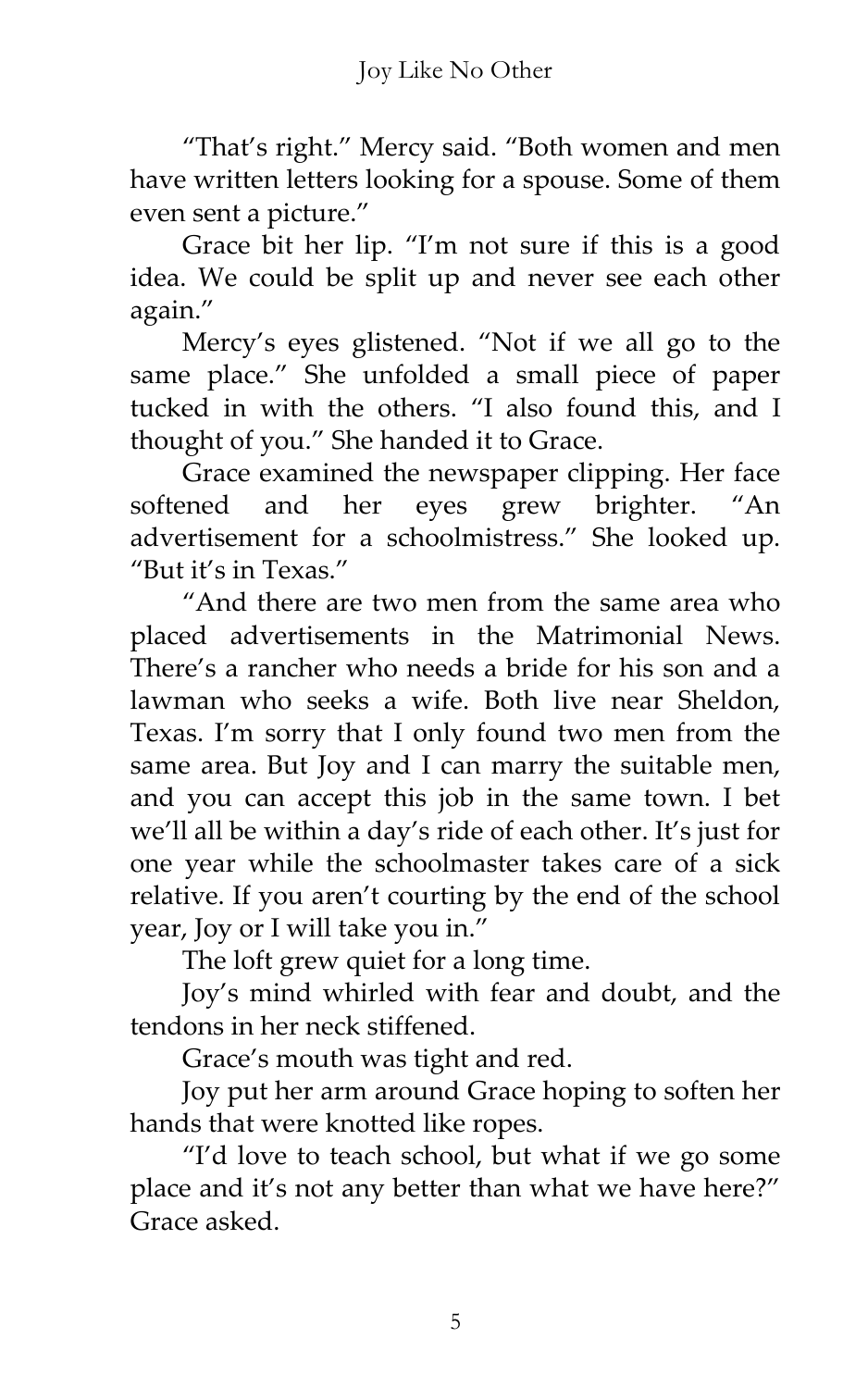"Maybe we should take the chance," Joy said. 'You've always wanted to teach.'

'We are taking risks every minute that we stay here." Mercy's expression was grim.

'I know you're right, but this scares me. We need to leave this awful place before someone gets hurt. Think what could've happened to me if Mercy hadn't been close by.' Joy's voice broke. 'If the two of you had been working in the field...'

Mercy placed her hand on Joy's.

Grace's body stiffened, and she pushed her shoulders back. 'And we won't find husbands around here. Delma has made sure of that. She runs off any man who comes near the farm.'

'Of course. She wants us around to help her with the chores and the farm.' Mercy locked gazes with each of them. 'That's why we'll have to go elsewhere to find a home"

Joy shook her head, overwhelmed by Mercy's risky idea. 'But we haven't met these men. How do we know what they're like?'

Mercy placed one hand on the newspaper. 'We don't. We only have their advertisements.'

They sat for a moment without speaking.

Joy drew up and rested her face on her knees. Never had she felt so helpless and afraid.

Mercy folded the newspapers. 'I'll write to these two prospects and to the one about the school mistress and tell them we're coming. The letters will be mailed tomorrow when we walk to town.'

A sharp gasp escaped from Grace. Her eyes widened. 'What happens if they don't want us, or they've found somebody else?'

'It's a risk we must take. Every day we stay, we're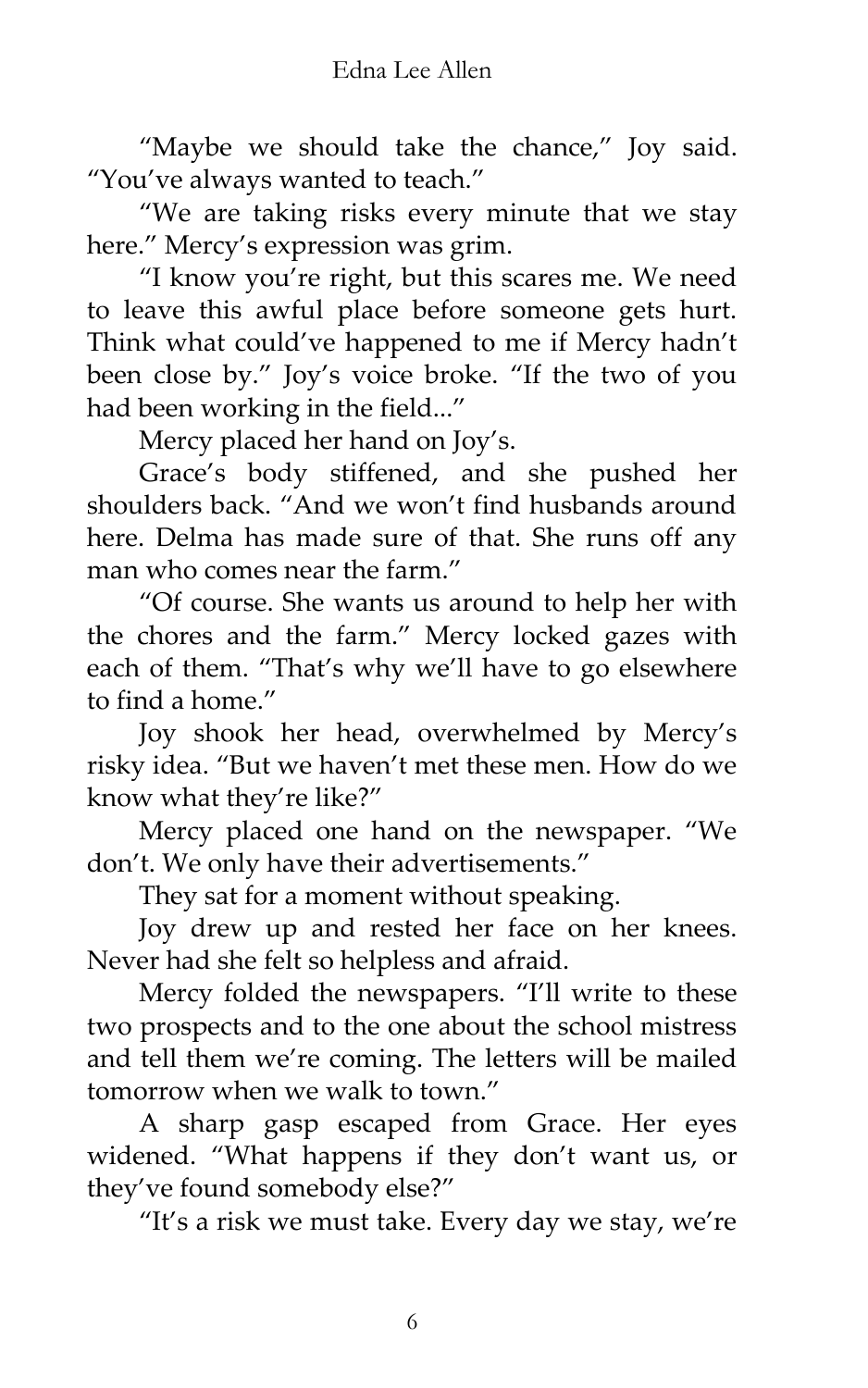in danger from Zebulon.' Mercy reminded them.

Joy nodded, the ugly reality finally settled in. 'And what will happen if he sells the farm out from under us? We'll be without a home anyway.'

'Can he really do that?' Grace asked. 'Shouldn't it be ours? I mean, the land belonged to Mama and Papa first"

'But Papa willed it to Delma after their marriage,' Mercy explained. 'That's probably the only way he could secure a wife after Mama died. And we know how desperately he needed someone to care for us so he could work the farm. But it's hers now. And I have a feeling Zebulon will get his way about selling it.'

Joy nodded. 'He gets a few drinks in him, and he's just as mean to Delma as he is to us."

'I've been thinking about this for months, but the urgency is now clear. With the possibility of the farm being sold, the need to move swiftly has become obvious. Zebulon attacking Joy is the last straw,' Mercy said with firm resolve.

Grace's eyebrows pinched together. 'You mean you've been planning for us to become mail-order brides but said nothing to us?'

'Yes, it's the only solution that came to mind. Maybe I should have told you what I was thinking. I hoped some other solution would present itself. But it hasn't.'

Joy looked at Grace and then back to Mercy. She needed time to think. Even though her life was in shambles, moving from the familiar terrified her.

Mercy squeezed Joy's hand. 'We can't continue to live here any longer. We have to move on in order to make a better life for ourselves."

'Sometimes...' Joy felt her cheeks burn and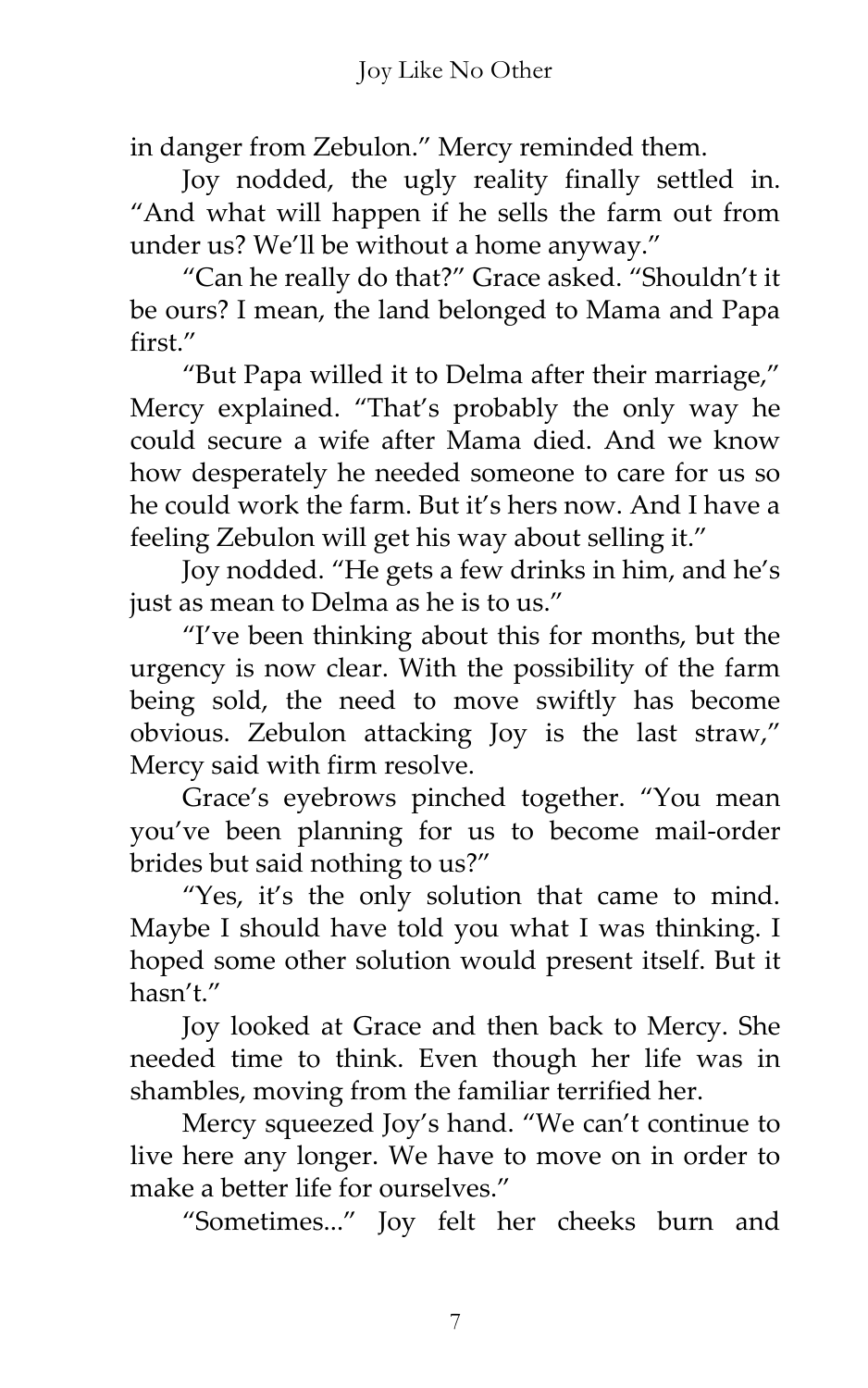wondered if she could voice her thoughts.

'What?' Mercy asked.

'I don't know...sometimes I wonder what God is doing. We lost our mother, and then our father, and now things have only gotten steadily worse. I keep praying, but it doesn't seem to do any good.'

Grace placed her hand on Joy's shoulder. 'Of course our prayers are doing good.'

'Sometimes I get weary. I see other people, like Mrs. Thompson and the Grayers and the McClintons. They have a home and a family. They look happy. Why did God bring Delma and Zebulon into our lives? It seems as if we don't deserve good parents, but I know we do.' Joy's gut hardened, surprised at her honesty and ashamed to admit her inner struggles.

The wind whistled through the barn door stirring the leaves and hay to pile into the corner.

Mercy grabbed a handful of hay and tossed it across the wooden floor. 'I feel that way at times and I've asked myself those same questions.'

'You have?'

'It's never easy, but I remind myself that God's more powerful than our situation. No matter how horrible things are, God is bigger.' Mercy grabbed each of their hands. 'We need to work extra hard to get our chores finished within the next few hours. We'll stay clear of the house until Zebulon's drunkenness wears off. Hopefully, he won't remember how he landed on the floor. Delma should return from town soon, and we'll get a beating if we're caught being idle"

The three girls inched closer to make a tighter circle.

Grace's eyes glistened. 'I'm glad we're sisters.'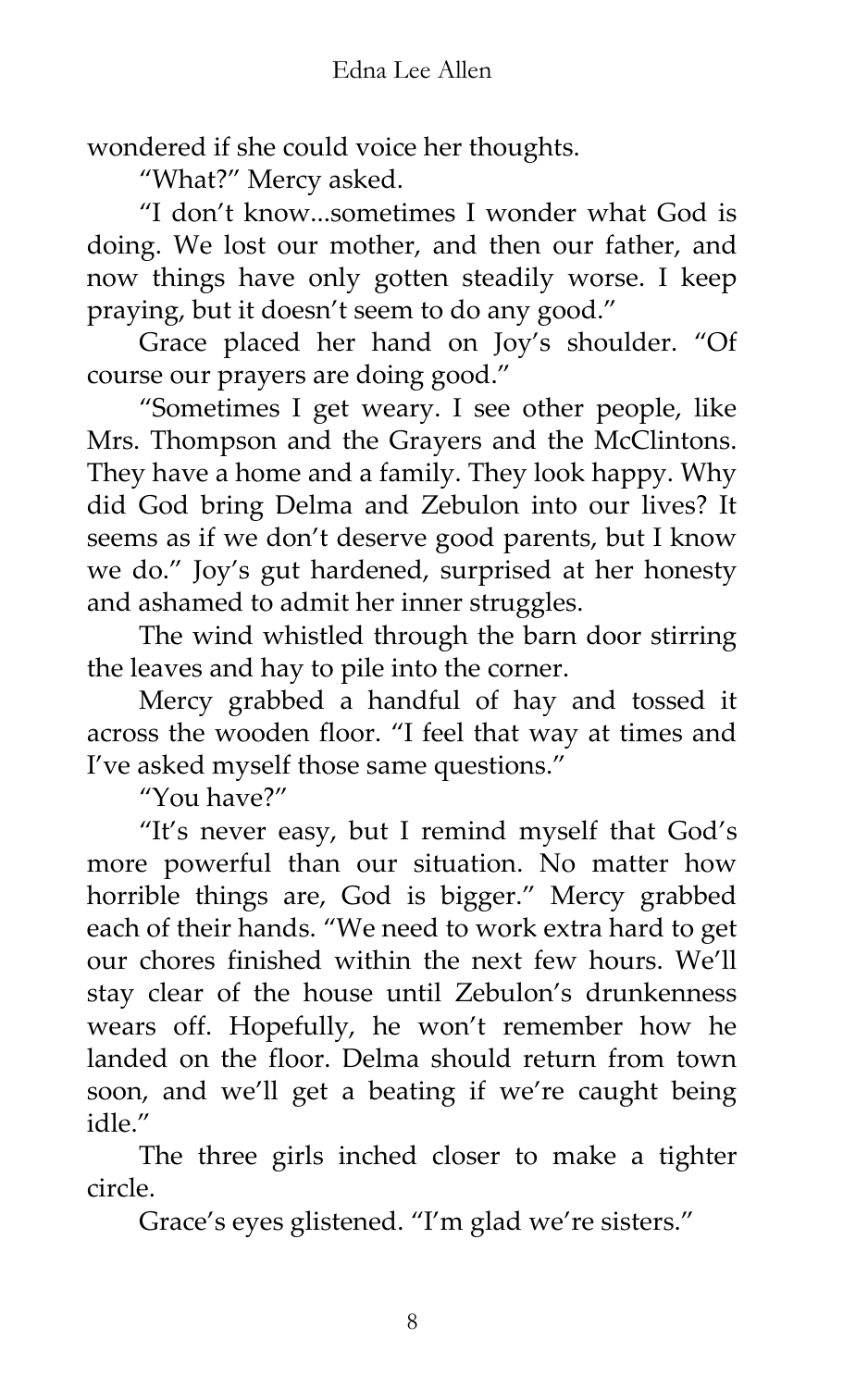Joy smiled for the first time. 'And friends, too.'

Mercy led in prayer, and from the deepest parts within her, Joy rested her life in God's hands, believing He had good for her. Her heart clung to the love she had for each sister. She hoped to share their comfort and friendship for a long, long time.

Wagon wheels coming down the lane signaled Delma's arrival.

Grace's grip tightened around Joy's hand.

They would now return to their normal routine of hard work, hoping Delma would find Zebulon passed out and let him sleep until morning. Perhaps she'd assume the lump and bruise on his head came from the fall.

'Come on.' Mercy set the ladder into place.

Each girl crawled down without a word.

Mercy walked toward the pasture.

Grace rushed across the yard to pick up the green beans that had fallen from her basket.

Joy's heart fluttered as she grabbed the hoe hanging on the barn wall and headed toward the field. She cherished Mercy's guidance, but she questioned whether she should marry a man she'd never met. Her faith had already begun to shake once again.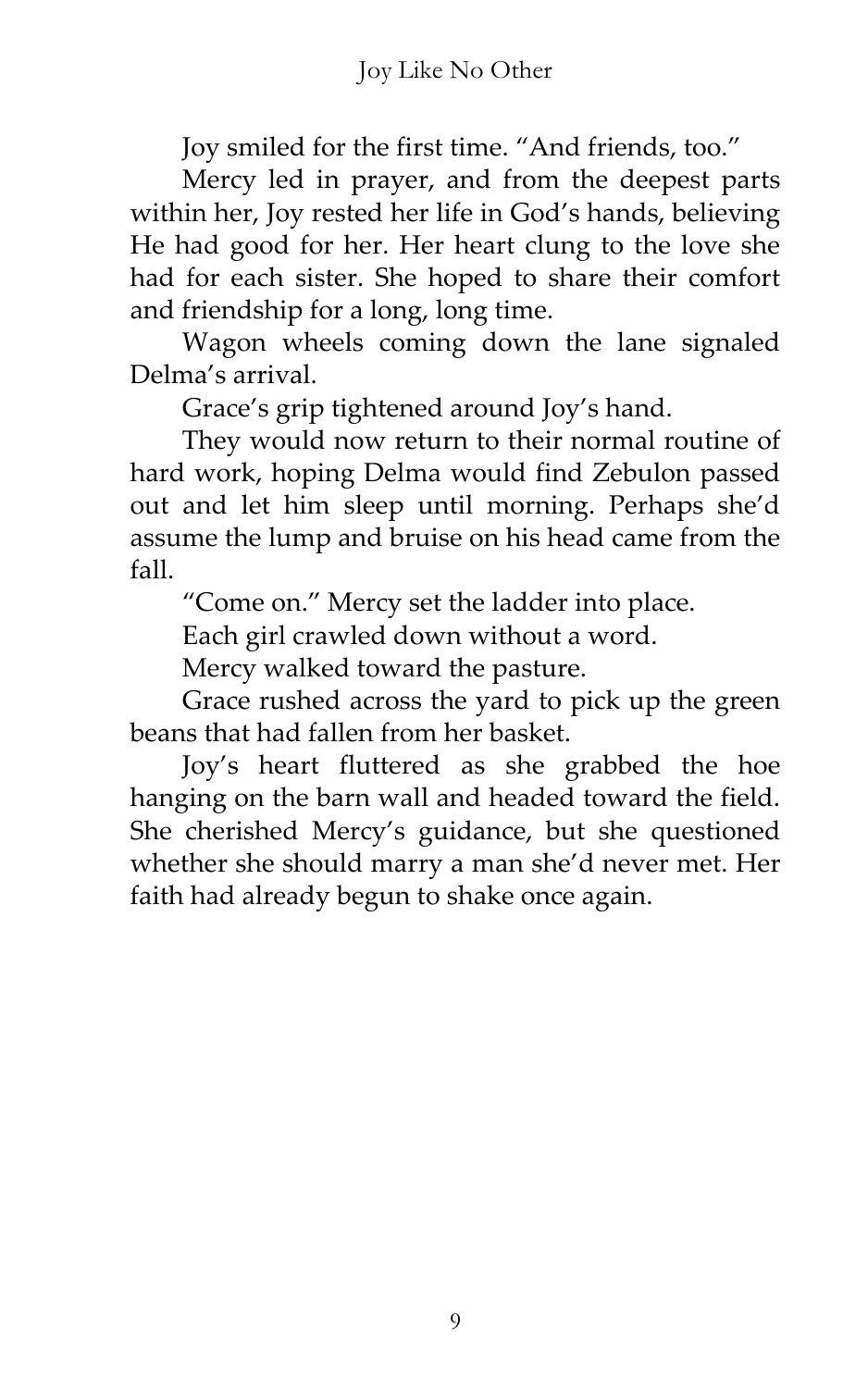### **2**

A few miserable weeks later, the farmhouse door flew open with a loud bang.

Joy continued cutting the overgrown bramble bushes.

Zebulon stormed out kicking an empty pail in his path.

Delma scurried behind him, whining and hollering.

'Never mind where I'm going. I told you I'll be back later!' He gripped his jaw so tight he bared his teeth.

'But you're gone all the time,' Delma pleaded.' I need you here on the farm. You're stronger that I am to work the oxen in the field.'

"I'll do it later."

'It needs to be done during planting time. If we fail to get a decent crop like last year, then-"

Zebulon turned, inches from her face. He scowled at her but he pointed at Joy. 'Then get that hussy and her two sisters to help you.' The unscrupulous, contemptible man turned his back.

'Please!' Delma pulled on his sleeve.

His long arm met her cheek with a hard slap. Delma fell to the ground as Zebulon hurried toward the wagon without looking back. The horses kicked up a dusty trail as he left.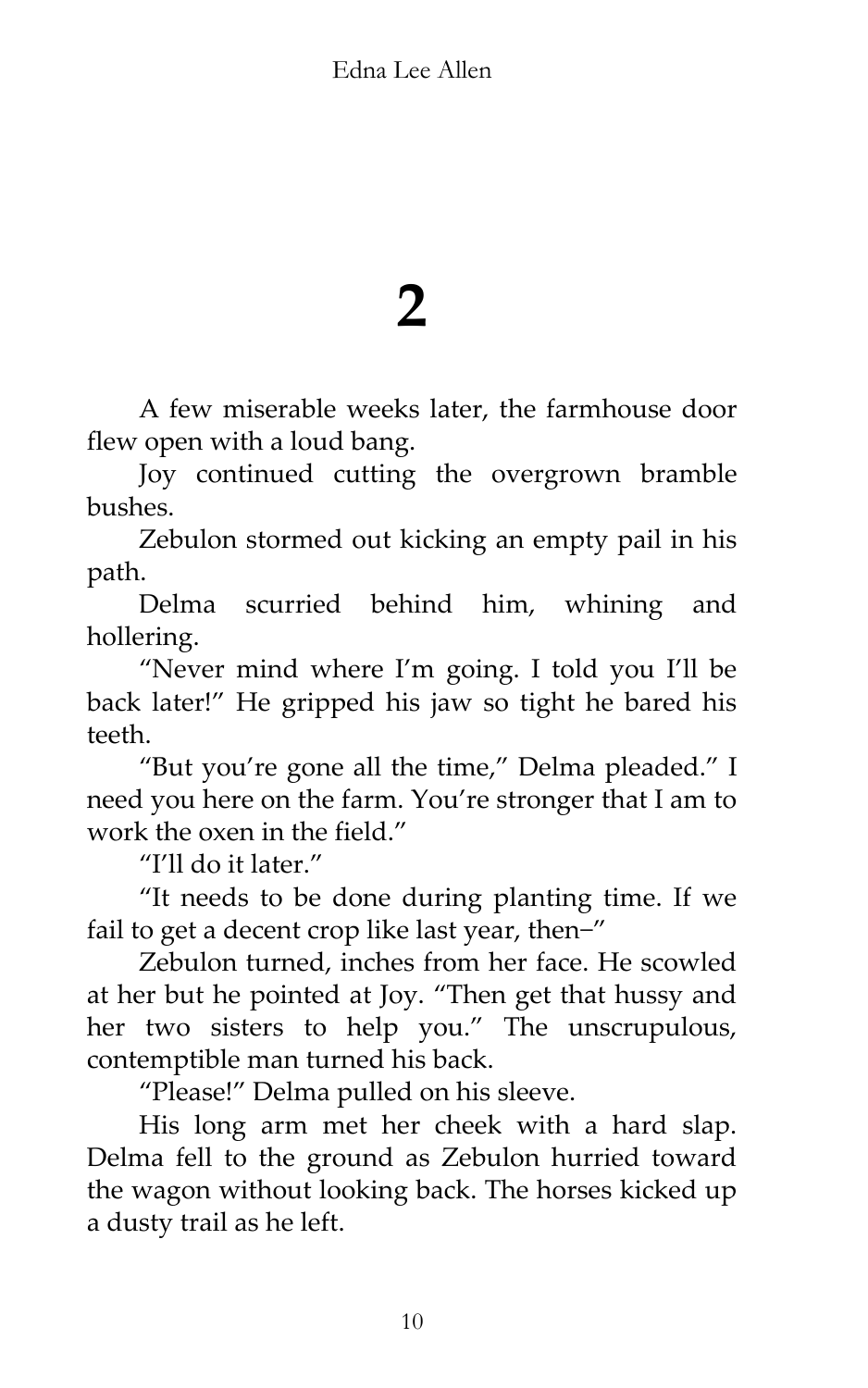Joy dropped her garden tools and ran to her stepmother.

Delma's hand covered her face as she tried to push up from the hard ground.

'Are you all right?' Joy extended her hand.

Delma brushed back the tears with the sleeve of her working dress. 'I'm fine,' she growled, dusting herself off. "You realize this is your fault, don't you?"

'What?'

'You girls. You always manage to upset him. And where are they, by the way? Sittin' around doing nothing?'

'Have you ever known us to do that?' The warmth of anger flushed her cheeks.

'Don't get sassy with me, young lady. I'll get my switch out"

Joy gaped.

'Now where are those other two?' Delma snapped.

'Mercy's in the barn milking the cow, and Grace is in the kitchen, probably kneading bread for today's meal"

'And you're just standing here. Take the hoe and turn up the soil in the small garden, and pull some weeds while you're at it. If Zeb isn't back first thing tomorrow morning, we'll have to hitch the oxen and plow the ground ourselves.' Delma stepped back and her lip curled up in disgust. 'You girls ain't much help, but you're all I got."

Joy opened her mouth to disagree, but she closed it, biting her lip.

'Well, what're you waiting for?'

'You asked me earlier to trim the bramble bushes growing around the garden shed.'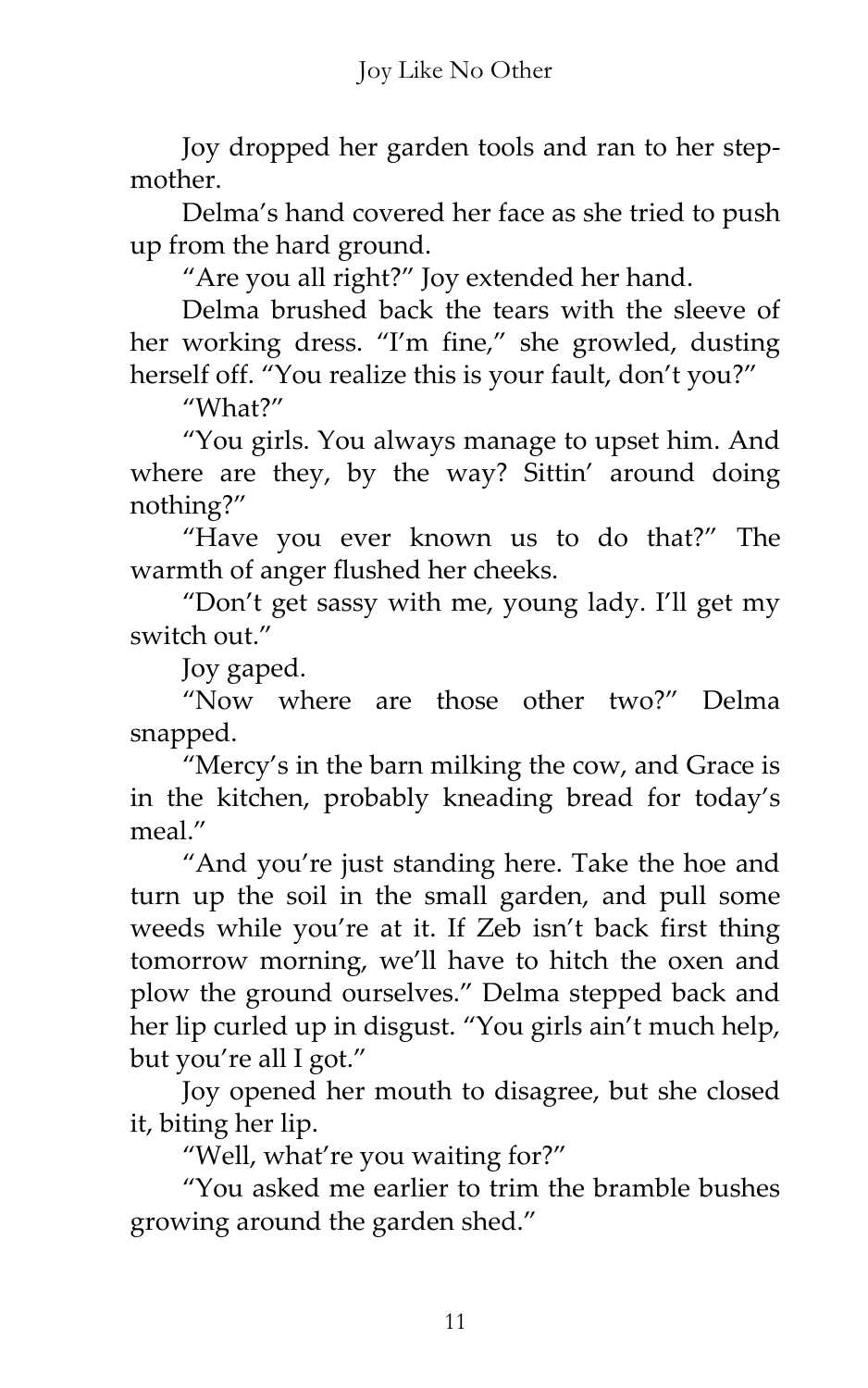'So? Is it done?'

'Not yet−'

'Well, why not?'

Joy wished she had enough gumption to tackle the mean woman. Then a thought trickled crossed her mind. She straightened her posture. 'Our scythe is dull. It'd go faster if it was sharpened.'

'Well, you can't go into town to the blacksmith shop unless you're gonna walk and that'd take too long. And Zeb's probably headed to Tucker Brown's place to get drunk. Don't expect we'll see him anytime soon $''$ 

'I was thinking,' Joy chose her words carefully. 'I could ask Hector.'

Delma scrutinized every inch of Joy's face as if looking for the slightest sign of deceit. 'Hector, huh? Why'd you want to ask that heathen? You know he ain't been to church since his wife died? Man isn't going to heaven if you ask me.'

'I bet he's got some tools to sharpen the scythe up real quick. I won't be gone that long. Then I'll come back and finish cutting those bushes."

Delma stepped forward and pulled down Joy's bonnet. Her pale gray eyes met Joy's as if in a trance. Without warning, she yanked Joy's long hair.

Joy squealed and dropped to her knees, her eyes tearing up from the pain.

The front door opened and footsteps sounded on the small porch.

Joy couldn't see Grace through the folds in Delma's working dress, but her sister was there.

Mercy stood in the barn entrance.

Delma bent down, her nose in Joy's face, and grabbed the ball of her hair tighter.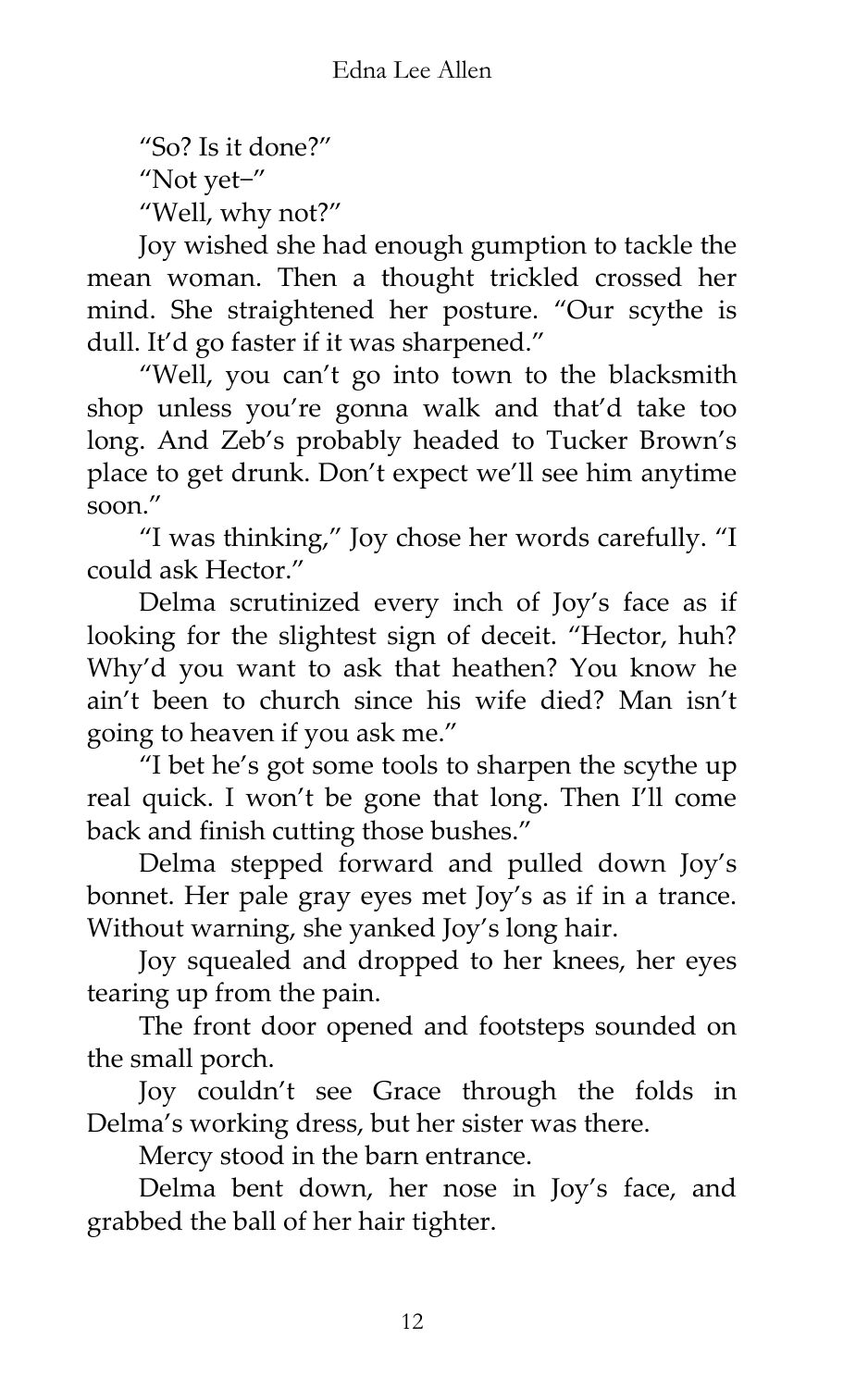Joy reached behind her neck to lessen the pain. She didn't dare fight back, knowing the suffering would be over sooner if she cooperated and allowed Delma to continue with her rantings.

'If you think for a minute I'm gonna allow you to give that wretched old man even a crust of our bread, you've got another whippin' coming. I've caught you givin' to him before, and we don't have enough food on this farm to feed ourselves, let alone that spiteful man"

'I won't. I promise.' Joy's voice broke, her spirit crushed. She hated bowing down to Delma's cruel temper. The silence that followed was just as painful as the jerk. How long would Delma keep breathing in her ear before she'd release her grip?

'Let her go.' Mercy's firm voice echoed across the yard.

'Please stop, Delma.' Grace's plea broke Joy's heart.

Delma tugged harder before she released Joy's hair. She faced Mercy and Grace.

Grace's gaze melted with worry as she wrung her hands on her flour-covered apron.

Mercy stood, brave as always, hands gripped on a raised shovel.

'What will you do with that? Zeb wouldn't−' Delma sneered.

'Don't imagine he's here since the wagon is gone. And when he comes back, I bet he'll be drunk. And that may not be until tomorrow,' Mercy warned.

Delma snickered. 'Still, I don't think you'd want me to tell him you've been misbehaving.'

Mercy paused but kept the shovel held high. 'Some things are worth a beating.'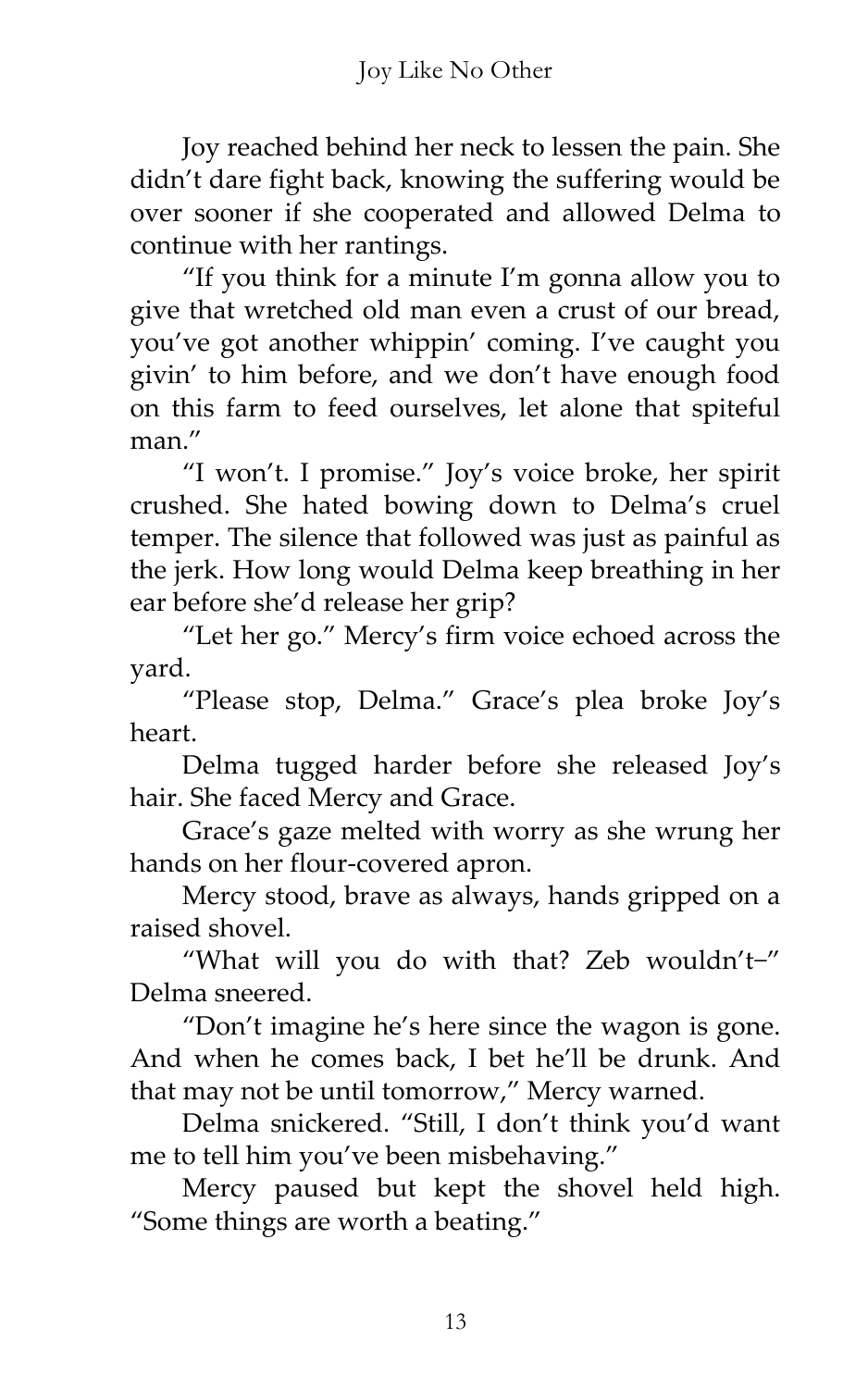'Who her? She's worth a beating?' Delma scoffed and glanced at Joy.

'Better believe it.' Mercy's lips pressed together. Then she motioned toward Grace. "Her, too."

Delma's lips pressed together to form a thin line as if she loathed defeat.

Joy stood and brushed the dirt from her dress. 'I'm fine now.' She walked back and picked up the scythe that lay by the bushes. 'I'm heading over to Hector's place to see if he can sharpen this tool."

'You do that, young lady,' Delma heckled. 'And make sure you find me when you get back so I know how long you've been gone.'

Joy glanced at her sisters, patting the part of her apron that concealed her inside pocket.

Mercy made the slightest nod, and then slowly walked back toward the barn, keeping her eye on Delma and holding the shovel upright.

'Hurry up, now!' Delma hollered.

Joy headed toward Hector's cabin. She ran along the worn path through the tall grass until she saw the top of the river rock chimney jutting into the horizon. His two hunting dogs, Copper and Moe, heard her before she saw them. They came from around the back of the house, greeting her with licks and yelps.

Hector stepped outside the wood shed, his husky voice scolding his two dogs. They obediently calmed down. Then he saw Joy in the distance. He pulled the pipe from his mouth. 'What's the matter?'

Joy leaned against a large elm tree and tried to catch her breath. 'Nothing's wrong. But I do need you to sharpen this scythe for me. And I have to talk to you about something.'

He stepped forward and took the scythe from her